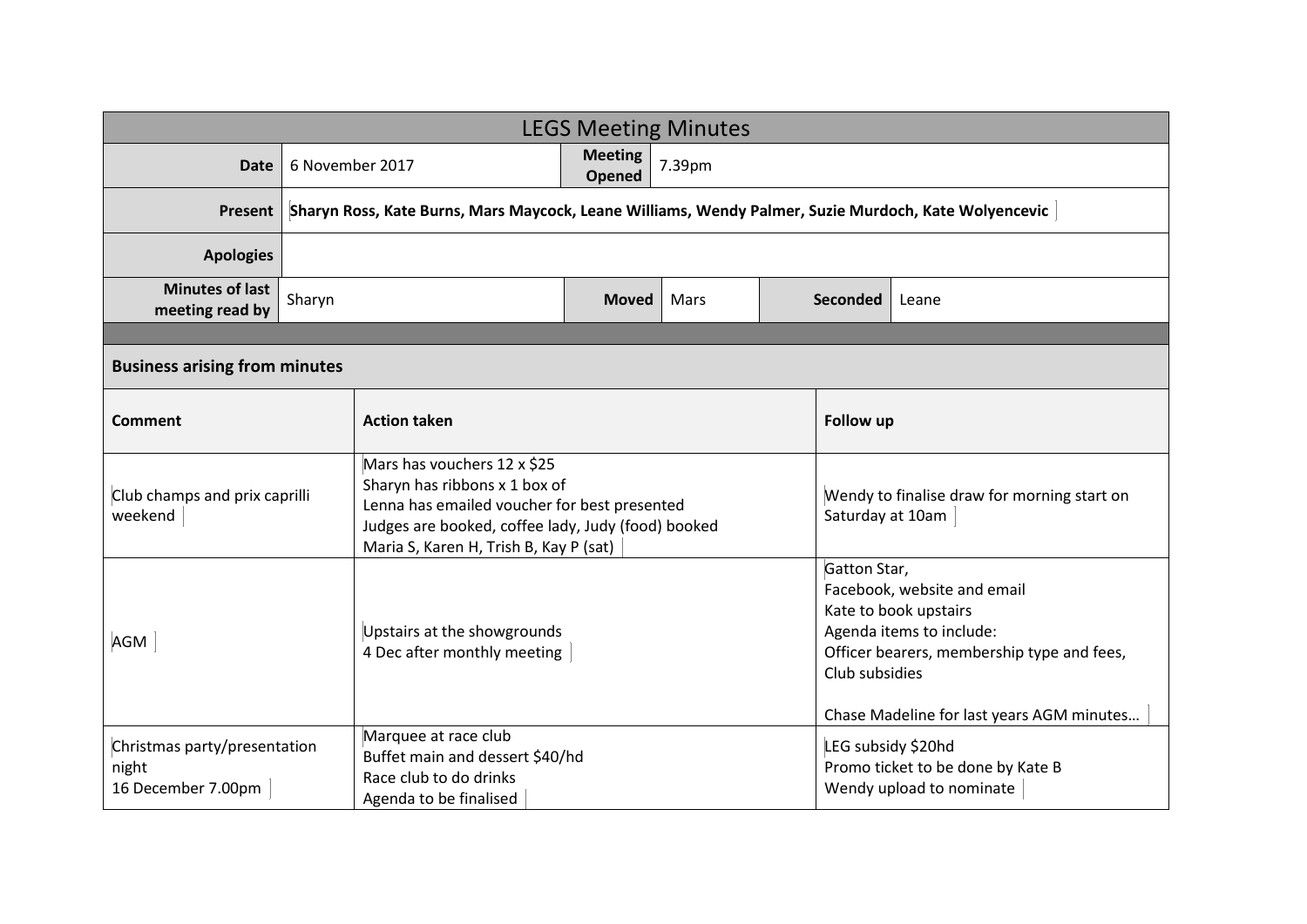| DQ COTY                   |                                                                                               |            | Finalist<br>Awards night 9 <sup>th</sup> at Ramada Hope Harbour<br>Tickets \$90pp table of 10<br>Nominations for EA COTY noms close 6 December - via survey<br>monkey with 2 photos |            |          | Work in progress<br>Booking a table or sharing with Toowoomba DC |  |             |        |  |
|---------------------------|-----------------------------------------------------------------------------------------------|------------|-------------------------------------------------------------------------------------------------------------------------------------------------------------------------------------|------------|----------|------------------------------------------------------------------|--|-------------|--------|--|
| Correspondence In         |                                                                                               |            |                                                                                                                                                                                     |            |          |                                                                  |  |             |        |  |
| 1                         | Associations incorporation form                                                               |            |                                                                                                                                                                                     |            |          |                                                                  |  |             |        |  |
| $\overline{2}$            | <b>ABN</b> details                                                                            |            |                                                                                                                                                                                     |            |          |                                                                  |  |             |        |  |
| 3                         | Email from LVRC Dave Lewis regarding use of Gatton grounds for club champs - wet weather plan |            |                                                                                                                                                                                     |            |          |                                                                  |  |             |        |  |
| 4                         | Preliminary calendar of events for 2018                                                       |            |                                                                                                                                                                                     |            |          |                                                                  |  |             |        |  |
| 5                         | Voucher from Bang for your Buck for best presented at champs                                  |            |                                                                                                                                                                                     |            |          |                                                                  |  |             |        |  |
| <b>Correspondence Out</b> |                                                                                               |            |                                                                                                                                                                                     |            |          |                                                                  |  |             |        |  |
| 1                         | Nomination for club of year                                                                   |            |                                                                                                                                                                                     |            |          |                                                                  |  |             |        |  |
| $\overline{2}$            | Judge confirmation                                                                            |            |                                                                                                                                                                                     |            |          |                                                                  |  |             |        |  |
| <b>Treasurers Report</b>  |                                                                                               |            |                                                                                                                                                                                     |            |          |                                                                  |  |             |        |  |
| Cashbook Balance          |                                                                                               | \$23067.53 | <b>Other Balance</b>                                                                                                                                                                | \$46797.51 | Moved by | Leane                                                            |  | Seconded by | Kate w |  |
| Cheques Written           |                                                                                               | 1043.63    |                                                                                                                                                                                     |            |          |                                                                  |  |             |        |  |